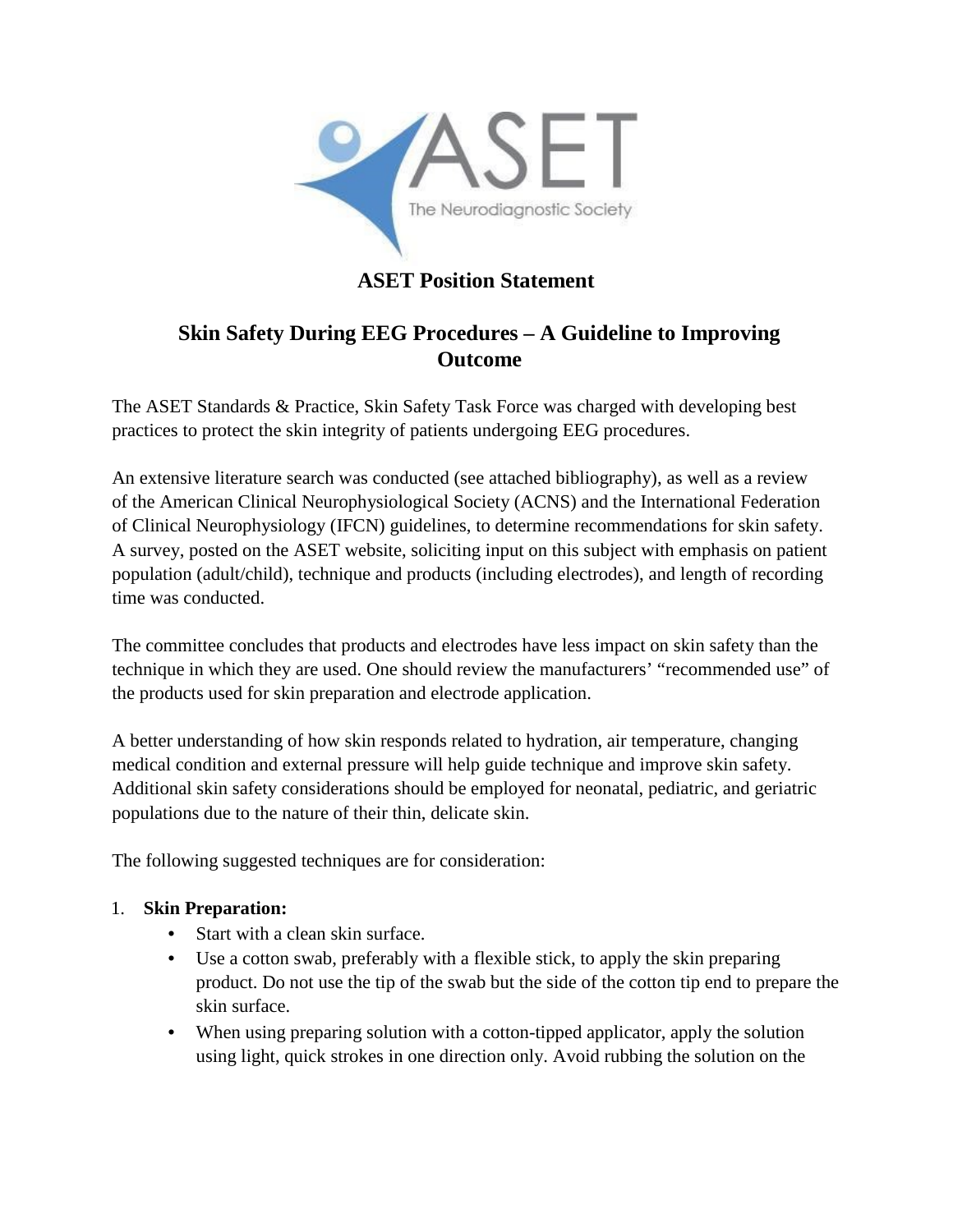skin back and forth in two directions, which can cause friction of the skin and an uncomfortable, burning sensation for the patient.

- Very thin, delicate skin may tolerate the preparation more safely by using clean gauze wrapped around the fore finger with the skin preparing agent and gently massaging the marked area.
- Wipe skin preparing solution off after preparation of the area. This will eliminate irritating material between the electrodes and the skin.

### 2. **Electrodes:**

- Consideration of disposable electrodes should be evaluated for use on the critically ill patients.
- If using reusable electrodes be sure that policies for cleaning are adhered to and infectious disease policies address the use of reusable electrodes on patients in isolation.
- Scott NK. Infection prevention: 2013 review and update for neurodiagnostic technologists. *Neurodiagn J.* 2013 Dec;53(4):271–88.
- A flat rimmed electrode exerts less pressure on the skin.
- Thinner, less heavy electrode wire/cable choices will reduce pressure on the electrode and skin underneath.
- Caution should be taken with electrode metal choice when setting up neonates who are under heat lamps as there have been reports of some metals heating up under heat lamp exposure. It has been noted that the temperature of gold-plated electrodes seems to remain constant in comparison to other metals. Further investigation is encouraged.

## 3. **Electrode Application:**

- Fill the head of the electrode with a conductive medium. An ample amount of the conductive medium should be used.
- Float the conductive filled electrode on the prepared area. Pressing the electrode metal firmly on the skin should be avoided.
- Cushion the electrode hub and tail with soft cotton or gauze on all exposed skin surfaces (FP1/2, F7/8, A1/2 and any additional low/extra temporal skin surface electrodes).
- Cover the electrode to secure. The medium for covering and securing the electrode should be assessed. Research has not demonstrated whether Collodion or other medical adhesives reduce or increase skin breakdown. The facility should determine which works better for their patient population.
- If using collodion-applied electrodes with a thin conductive agent, caution should be taken when filling the electrode cup. A blunt needle tip can easily over-abrade the skin causing injury to the skin surface.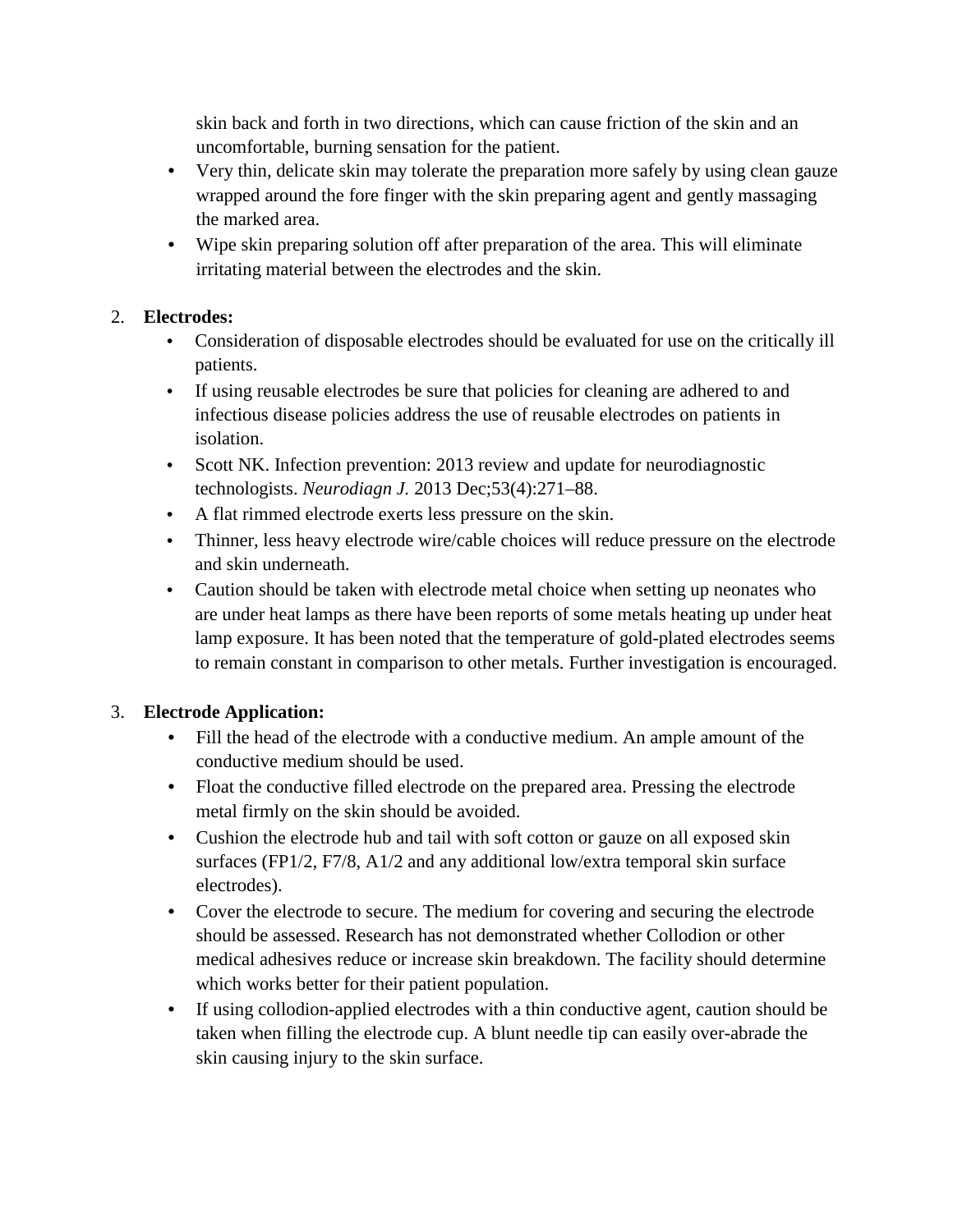- If wrapping the head, stretchable, breathable, gauze should be considered. You should be able to place two fingers easily under the head wrap. When securing the wrap, do not tape the wrap over the electrode cup, electrode shaft, and tail. An open tubular retainer net dressing allows access to electrodes, visibility of the skin and air flow to aid in skin health. Tubular net dressing works best when a quarter size hole is cut on one side about 2 inches from the end. The net dressing should then be placed over the head prior to electrode application and pulled upwards to cover the head after the electrodes are applied.
- Patients who are unable or have minimal movement of their head and neck (ICU, neonates, and physically challenged patients) should have a cushion placed under the head/neck to relieve the pressure of the electrodes. Silicone/gel packs are helpful in relieving pressure. Nursing/wound care at your facility should be available for recommendation and facilitation of such an apparatus.

### 4. **Applied Electrode Impedance:**

• In accordance with the recently revised ACNS guidelines, it is the recommendation that impedances be balanced and maintained up to 10 kilo ohm for extended EEG recordings to help maintain skin integrity.

### 5. **Skin Safety Checks:**

- Laboratories should establish a tracking system to ensure skin safety. Consideration regarding impedance (initial and subsequent) values, frequency of electrode site examination, clear delineation of roles and responsibilities of each team member for daily skin integrity check(s) (nursing, wound care specialists, ND technologist) should be established.
- Any evidence of skin change indicates the electrode site should be cleaned and the electrode moved away from the original site. Adjust homologous areas when necessary to maintain symmetry during recording and document per facility policy.

The Skin Safety Task Force collected data, which strongly discourages the following techniques:

- Non-breathable tape
- Tight head wraps
- Prolonged recordings, over 48 hours, with no skin integrity checks
- Blunt-tipped needles to reduce applied electrode impedance

The Skin Safety Task Force recommends the following:

• Offload the head with EEG leads in place – consider use of a pressure redistribution device.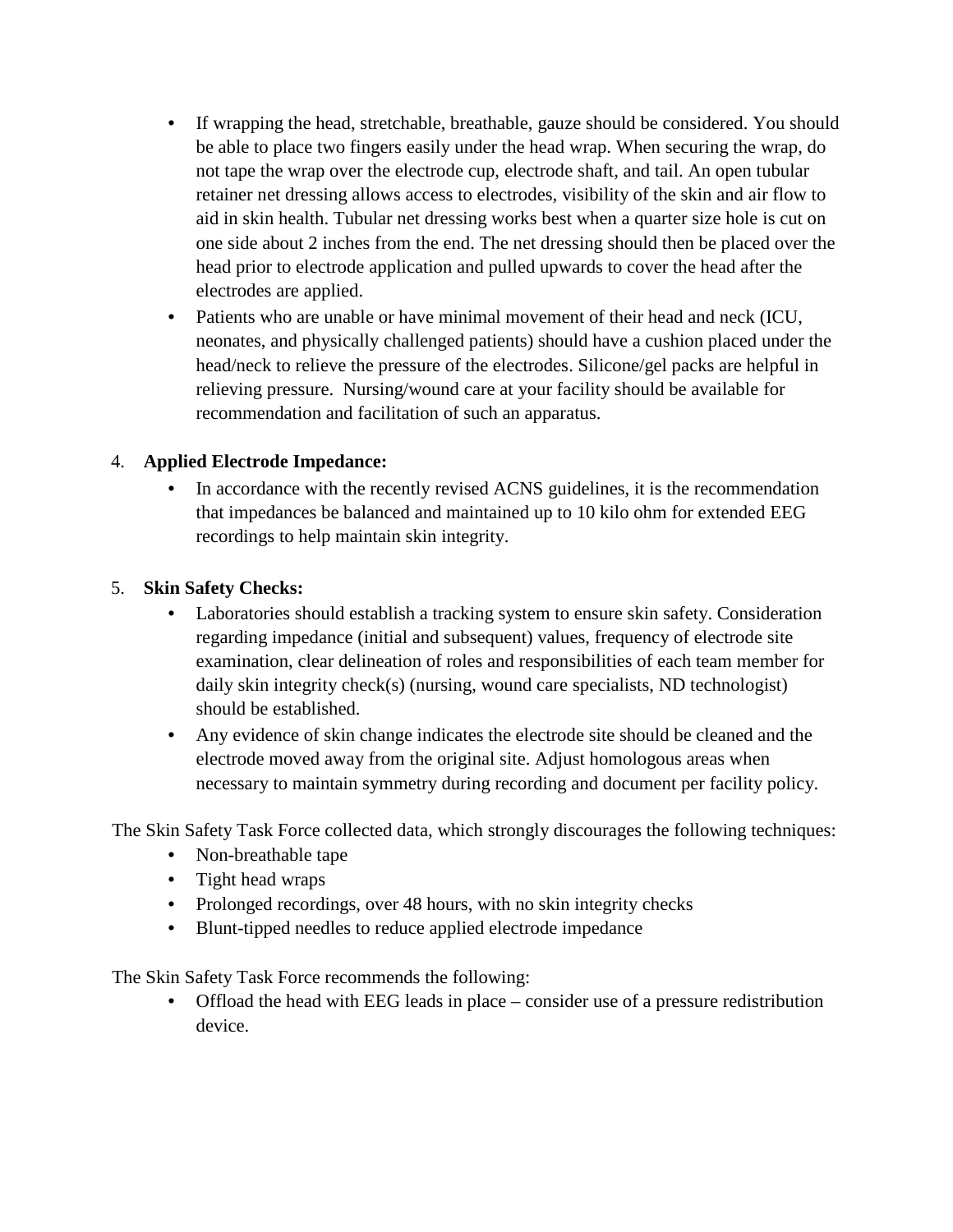- Develop a Protocol to include documentation for frequency of skin checks with electrodes, i.e., every 12 or 24 hours, minimal number of electrodes to be checked and designate head region.
- A Statement regarding collaborating with bedside nursing and wound care nurses should be included.
- For critical care LTM patients, consider MRI/CT conditional/compatible electrodes. This will avoid removing and reapplying frequency due to need for imaging purposes. Approval of your Radiology department should be obtained before investing in MRI/CT compatible electrodes.

### REFERENCES

- 1. Berlin F, Carlile JA, de Burgo MI, Rochon A, Wagner EE, Sellers MC, Worrell AR, Andal EL, Woods LR. Technical Tips: Electrode application and preventing skin techniques. *Am J Electroneurodiagnostic Technol.* 2011 Sep;51(3):206–19.
- 2. Best Practices for Prevention of Medical Device-Related Pressure Ulcers in Pediatric Populations. National Pressure Ulcer Advisory Panel (NPUAP). 2013. Accessed July 13, 2014.
- 3. Braden Scale for Preventing Sore Risk. Prevention Plus. 1988. Accessed July 13, 2015 [https://en.wikipedia.org/wiki/Braden\\_Scale\\_for\\_Predicting\\_Pressure\\_Ulcer\\_Risk](https://en.wikipedia.org/wiki/Braden_Scale_for_Predicting_Pressure_Ulcer_Risk)
- 4. Crawford, J. F.L.E.S.H. scale. University of Florida Health Neurodiagnostics Laboratory 2013.
- 5. Curley MA, Razmus IS, Roberts KE, Wypij D. Predicting pressure ulcer risk in pediatric patients: the Braden Q Scale. *Nurs Res.* 2003 Jan-Feb;52(1):22–33.
- 6. De Weerd AW, Despland PA, Plouin P. Neonatal EEG: The International Federation Clinical Neurophysiology. *Electroencephalogr Clin Neurophysiol Suppl.* 1999; 52:149– 57.
- 7. Ebner A, Sciarretta G, Epstein CM, Nuwer M. EEG Instrumentation: The International Federation Clinical Neurophysiology. *Electroencephalogr Clin Neurophysiol Suppl.* 1999; 52:7–10.
- 8. Falco C, Sebastiano F, Cacciola L, Orabona F, Ponticelli R, Stirpe P, Di Gennaro G. Scalp electrode placement by EC2 adhesive paste in long term video EEG monitoring. *J Clin Neurophysiol.* 2005 Aug;116(8):1771–3.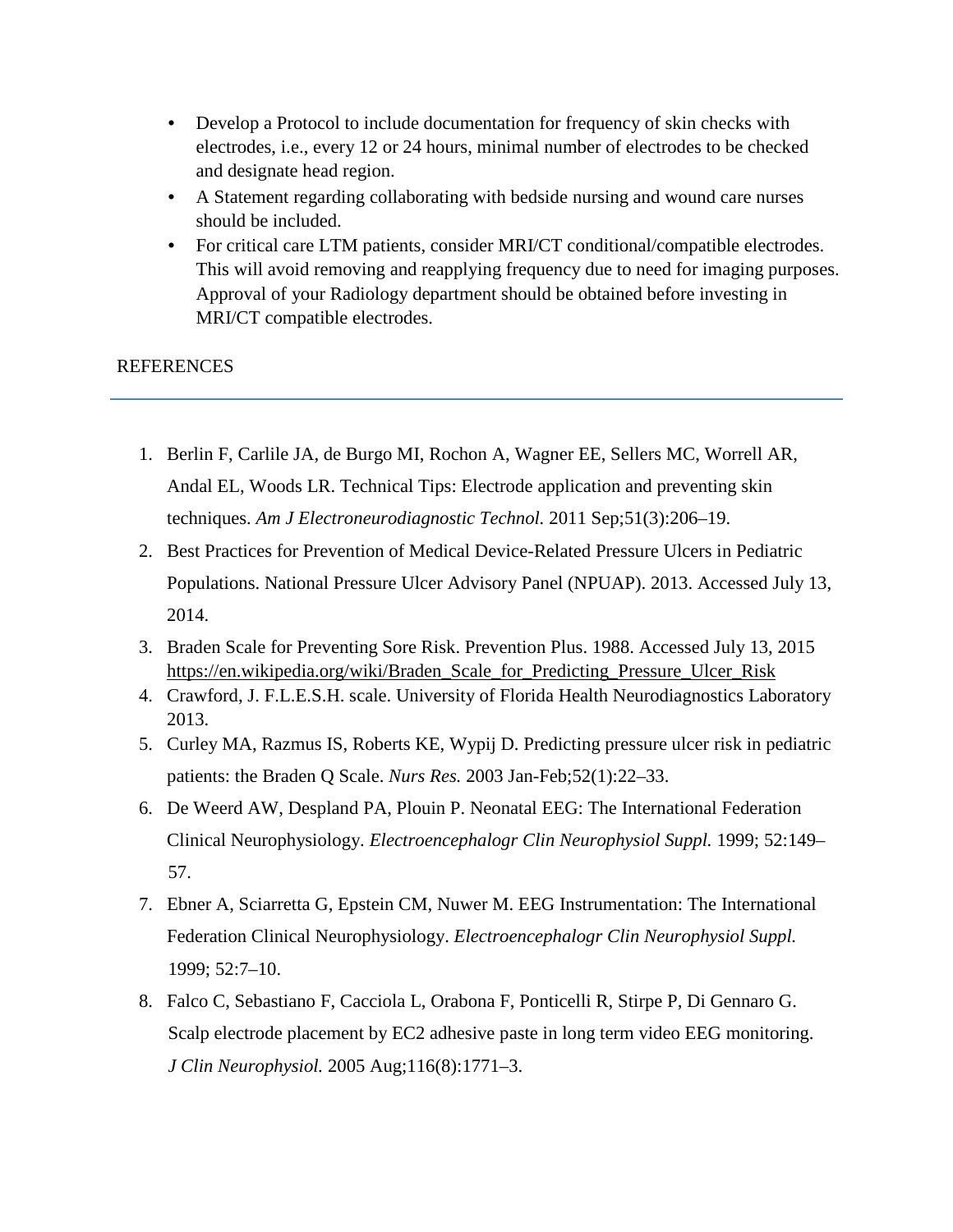- 9. Ferree TC, Luu P, Russell GS, Tucker DM. Scalp electrode interface, impedance, infection risk, and EEG data quality. *J Clin Neurophysiol.* 2001 Mar;112(3):536–44.
- 10. Garcia-Fernandez FP, Pancorbo-Hidalgo PL, Agreda JJ. Predictive capacity of risk assessment scales and clinical judgment for pressure ulcers: a meta-analysis. *J Wound Ostomy Continence Nurs.* 2014 Jan-Feb;41(1):24–34.
- 11. Guideline One: Minimum Technical Requirements for Performing Clinical Electroencephalography. American Clinical Neurophysiology Society. *Neurodiagn J.* 2016 Dec:56(4).
- 12. Guideline Twelve: Guidelines for Long-Term Monitoring for Epilepsy. American Clinical Neurophysiology Society. *Am J Electroneurodiagnostic Technol.* 2008 Dec: 48(4): 265–86.
- 13. Gutierrez-Colina A, Topjian A, Dlugos D, Abend N. Electroencephalogram monitoring in critically ill children: indications and strategies. *Pediatr Neurol.* 2012 Mar;46(3):158– 61.
- 14. Ives JR. New Chronic EEG Electrode for Critical /Intensive Care Unit Monitoring. *J Clin Neurophysiol.* 2005 Apr;22(2):119–23.
- 15. Jarrar R, Buchhalter J, Williams K, McKay M, Luketich C. Technical Tips: Electrode Safety in Pediatric Prolonged EEG Recordings. *Am J Electroneurodiagnostic Technol.* 2011 Jun;51(2):114–7.
- 16. Joellan M, Morton W. Preventing skin breakdown in EEG patients: best practices techniques. *J Pediatr Nurs.* 2014 Sep-Oct;29(5):478–80.
- 17. Jordan KG. Continuous EEG monitoring in the Neuroscience Intensive Care Unit and Emergency Department. *J Clin Neurophysiol.* 1999 Jan;16(1):14–39.
- 18. Kiss EA, Heiler M. Pediatric skin integrity practice guideline for institutional use: a quality improvement project. *J Pediatr Nurs*. 2014 Jul-Aug;29(4):362–7.
- 19. Kwon JH, Olsen MA, Dubberke ER. The morbidity, mortality, and costs associated with Clostridium difficile infection. *Infect Dis Clin North Am.* 2015 Mar;29(1):123–4.
- 20. Lau RR, Powell MK, Terry C, Jahnke D. Neurotelemetry electrode application techniques compared. *Am J Electroneurodiagnostic Technol.* 2011 Sep;51(3):165–82.
- 21. Lyder CH, Ayello EA. Pressure Ulcers: A Patient Safety Issue. In: Hughes RG, editor. Patient Safety and Quality: An Evidence-Based Handbook for Nurses. Rockville (MD):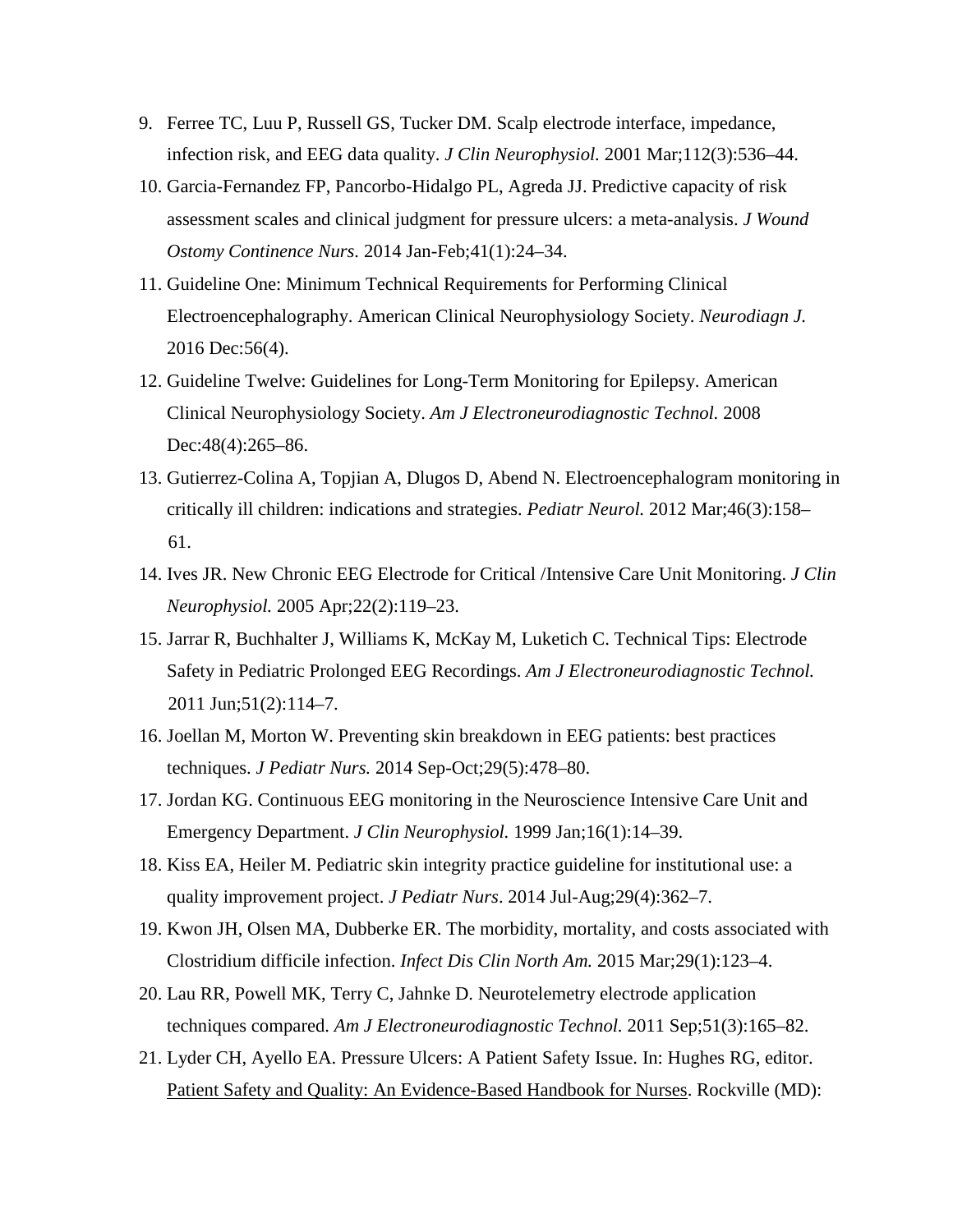Agency for Healthcare Research and Quality (US); 2008 Apr. Chapter 12. Available from: http://www.ncbi.nlm.nih.gov/books/NBK2650/.

- 22. Magnan MA, Maklebust J. The nursing process and pressure ulcer prevention: making the connection. *Adv Skin Wound Care*. 2009 Feb;22(2):83–92.
- 23. McNichol L, Lund C, Rosen T, Gray M. Medical adhesives and patient safety: state of the science. Consensus statements for the assessment, prevention, and treatment of adhesive-related skin injuries. *J Wound Ostomy Continence Nurs.* 2013 Jul-Aug;40(4): 365–80.
- 24. National Pressure Ulcer Advisory Panel, European Pressure Ulcer Advisory Panel and Pan Pacific Pressure Injury Alliance (2014). Prevention and Treatment of Pressure Ulcers: Clinical Practice Guideline. Cambridge Media: Perth, Australia.
- 25. Noonan C, Quigley S, Curley MA. Using the Braden Q scale to predict pressure ulcer risk in pediatric patients. *J Pediatr Nurs.* 2011 Dec;26(6):566–75.
- 26. Nuwer MR, Comi G, Emerson R, Fuglsang-Frederiksen A, Guerit JM, Hinrichs H, Ikeda A, Luccas FJ, Rappelsberger P. IFCN standards for digital recording of clinical EEG: The International Federation Clinical Neurophysiology. *Electroencephalogr Clin Neurophysiol Suppl.* 1999; 52:11–4.
- 27. Oster CD. Proper skin prep helps ensure ECG trace quality. 3M Health Care. 2005. Accessed October 15, 2014.
- 28. Palfreyman, SJ. Stone, PW. A systematic review of economic evaluations assessing interventions aimed at preventing or treating pressure ulcers. *Int J Nurs Stud.* 2015 Mar; 52(3): 769–88.
- 29. Preventing and caring for pressure ulcers for nursing assistants and family caregivers. StopPain.org. Accessed October 15, 2014.
- 30. Sanchez SM, Carpenter J, Chapman KE, Dlugos DJ, Gallentine WB, Giza CC, Goldstein JL, Hahn CD, Kessler SK, Loddenkemper T, Riviello JJ Jr., Abend NS, Pediatric Critical Care EEG Group. Pediatric ICU EEG monitoring: current resources and practice in the United States and Canada. *J Clin Neurophysiol.* 2013 Apr;30(2):156–60.
- 31. Sanders JE, Goldstein BS, Leotta DF. Skin response to mechanical stress: adaptation rather than breakdown- a review of the literature. *J Rehabil Res Dev.* 1995 Oct;32(3):214–26.